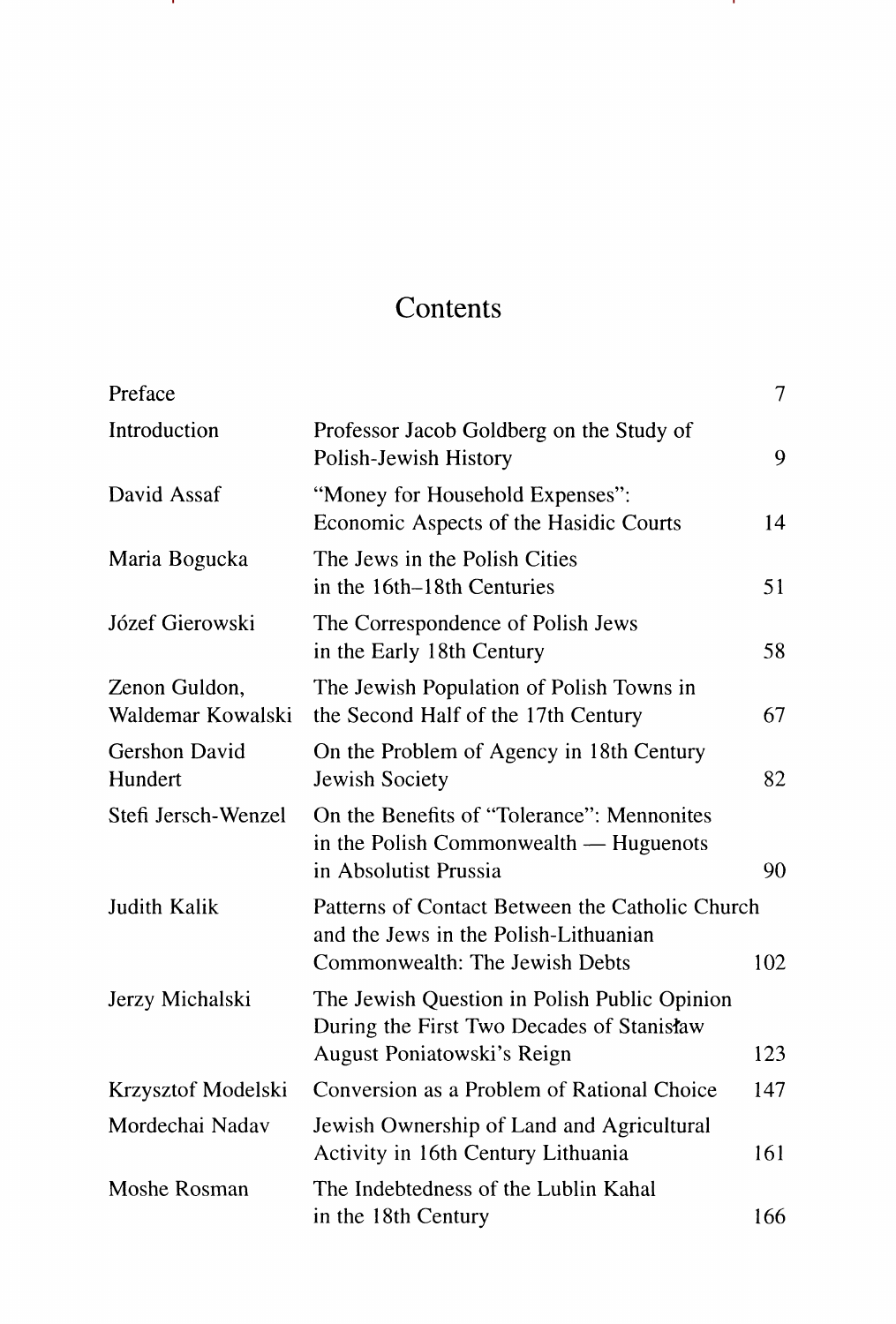|                                                  | Henryk Samsonowicz The Agreement Between the Bishop of Plock<br>and the Jews of Ostrów Mazowiecka in 1721                    | 184 |
|--------------------------------------------------|------------------------------------------------------------------------------------------------------------------------------|-----|
| Shaul Stampfer                                   | Some Implications of Jewish Population Patterns<br>in Pre-partition Lithuania                                                | 189 |
| Jacek Staszewski                                 | Votum Separatum to Research on the History<br>of the Jews in Pre-partition Poland                                            | 224 |
| Janusz Tazbir                                    | Anti-Jewish Trials in Old Poland                                                                                             | 233 |
| Adam Teller                                      | Radziwiłł, Rabinowicz, and the Rabbi of Świerz:<br>The Magnates' Attitude to Jewish Regional<br>Autonomy in the 18th Century | 246 |
| Daniel Tollet                                    | La législation commerciale régissant les Juifs<br>des grandes villes royales de Pologne<br>sous les règnes de Wasa           | 277 |
| Jerzy Topolski                                   | The Double Image of Postmodernism<br>in Historiography                                                                       | 303 |
| Andrzej Wyczański                                | Early Jewish Settlement in<br>Nowe Miasto Korczyn                                                                            | 315 |
| List of Publications by Professor Jacob Goldberg |                                                                                                                              |     |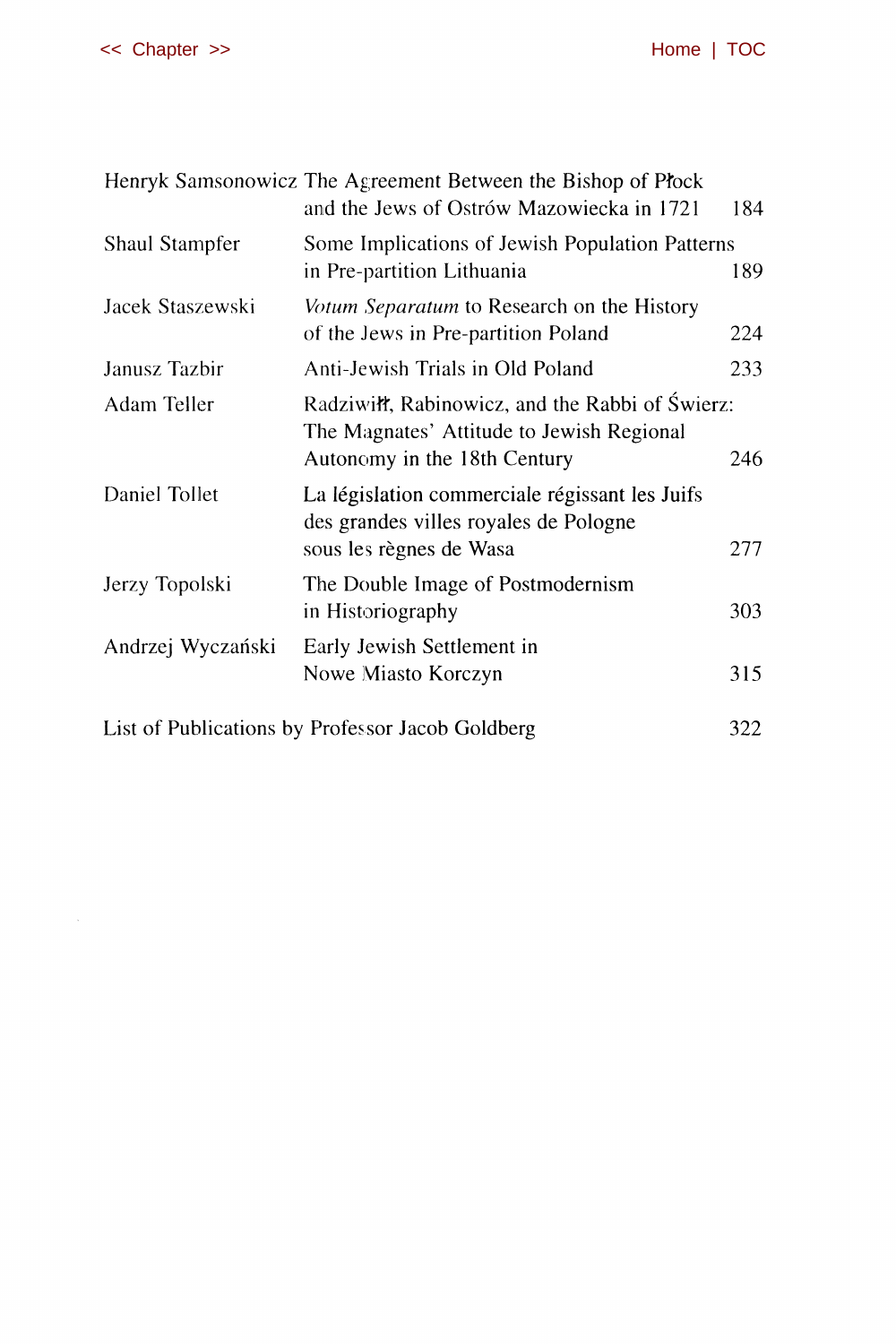### Preface

It is with great pleasure that the editor and the members of the editorial board present this volume of studies on the history of the Jews in old Poland to Professor Jacob Goldberg of the Hebrew University in Jerusalem. Professor Goldberg has been the leading scholar in this field for the last generation and has to a great extent laid down the academic agenda which is being followed to this day. One measure of his pre-eminence and the scope of his influence is provided by the contributors to the volume, comprising his colleagues, students and friends not only from Poland and Israel, but also from Western Europe and North America.

The title, "Studies in the History of the Jews in Old Poland," is particularly fitting for a volume dedicated to Professor Goldberg, who has done so much to explore hitherto uncharted aspects of the history of the Jews in the Polish-Lithuanian Commonwealth. The studies here collected almost all employ the integrative approach so characteristic of his work, and succeed in opening new fields of research and examining better known topics in a new light. Of particular importance, perhaps, are those papers dealing with relations between the Catholic Church and the Jews, including the issue of Jewish communal debts. These are questions of crucial importance, as yet barely surveyed. It is to be hoped that the studies here will act to stimulate further research and discussion.

Also of importance, and touching on one of Professor Goldberg's main topics of study, are those papers dealing with Polish-Jewish relations, whether in social, economic, or even cultural terms. They too open up new vistas for research, ranging from the conceptual-methodological to political history and the history of antisemitism, and promise much for the future. The basic questions of Jewish settlement and demography are also dealt with in a number of studies, which succeed in broadening our understanding of the most fundamental processes of Jewish history in Poland-Lithuania.

The important field of comparative research, also emphasized by Professor Goldberg, is represented here, as is the history of Hasidism — that movement of Jewish spiritual revival so characteristic of Eastern Europe in general and Poland in particular. Post-modern historiographical methodology is also discussed in one paper, and if in strict terms these papers exceed the bounds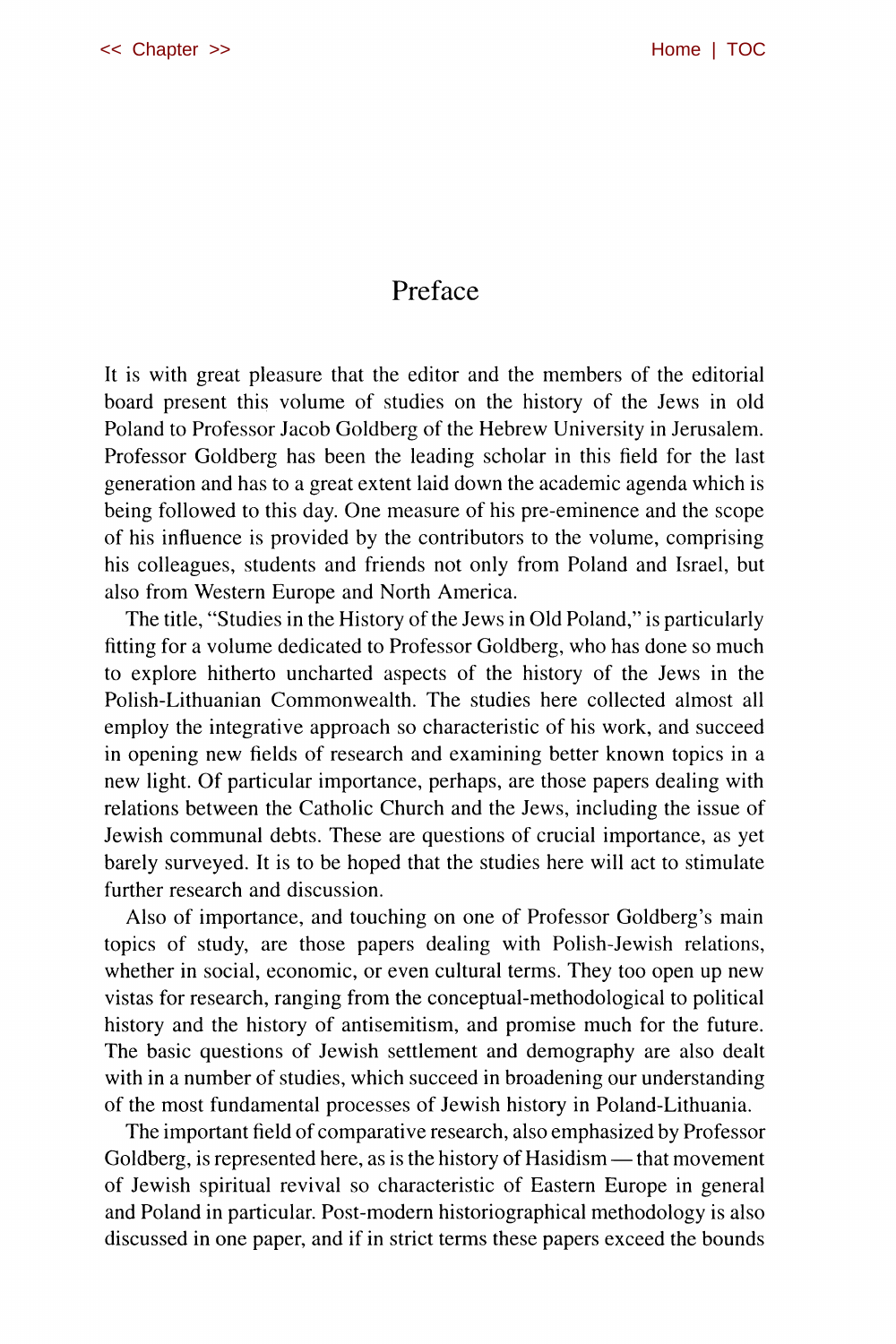### 8 *Preface*

of the volume, they are included because these topics have always formed an important part of Professor Goldberg's thought.

Finally, though some kind of summary and appreciation of Professor Goldberg's work in his field would normally be included here, on this occasion it seems appropriate to allow him to speak for himself, by publishing an abridged and edited version of the speech he gave on the occasion of his receiving a doctorate *honoris causa* from Warsaw University. The publication of the speech seems doubly merited as the historic and very emotional nature of the occasion is also worth being remembered in a volume such as this.

Though it might have seemed more logical to issue the studies in Hebrew or in Polish, the decision was made to publish them in English, because it is the editor's conviction that research in this field plays a role that goes beyond the academic. The encouragement of dialogue in the broadest context should contribute to breaking down the barriers which still exist between the Polish and Jewish peoples. The publication of this volume as a forum for the exchange of ideas and different points of view will, it is to be hoped, go some way to expediting this process.

The first barrier to be broken is that of language. Some of the papers here were translated from the Polish by Luba Gilron and they, together with others, were edited by Matthew Teller, to both of whom the editor wishes to express his thanks. Thanks are also due to those anonymous donors whose contributions have helped to bring this project to fruition, as well as to the Center for Research on the History and Culture of Polish Jews at the Hebrew University, the Faculty of Humanities at the Hebrew University, and the Polish-Jewish Heritage Foundation of Canada (Montreal), for their funding. Finally, the editor would like to thank Dan Benovici and the staff of the Magnes Press in Jerusalem for their help in the publication of the volume.

The editor and the editorial board wish Professor Goldberg many more years of good health and fruitful research. *Ad mea ve'esrim!* 

Adam Teller Jerusalem, 1998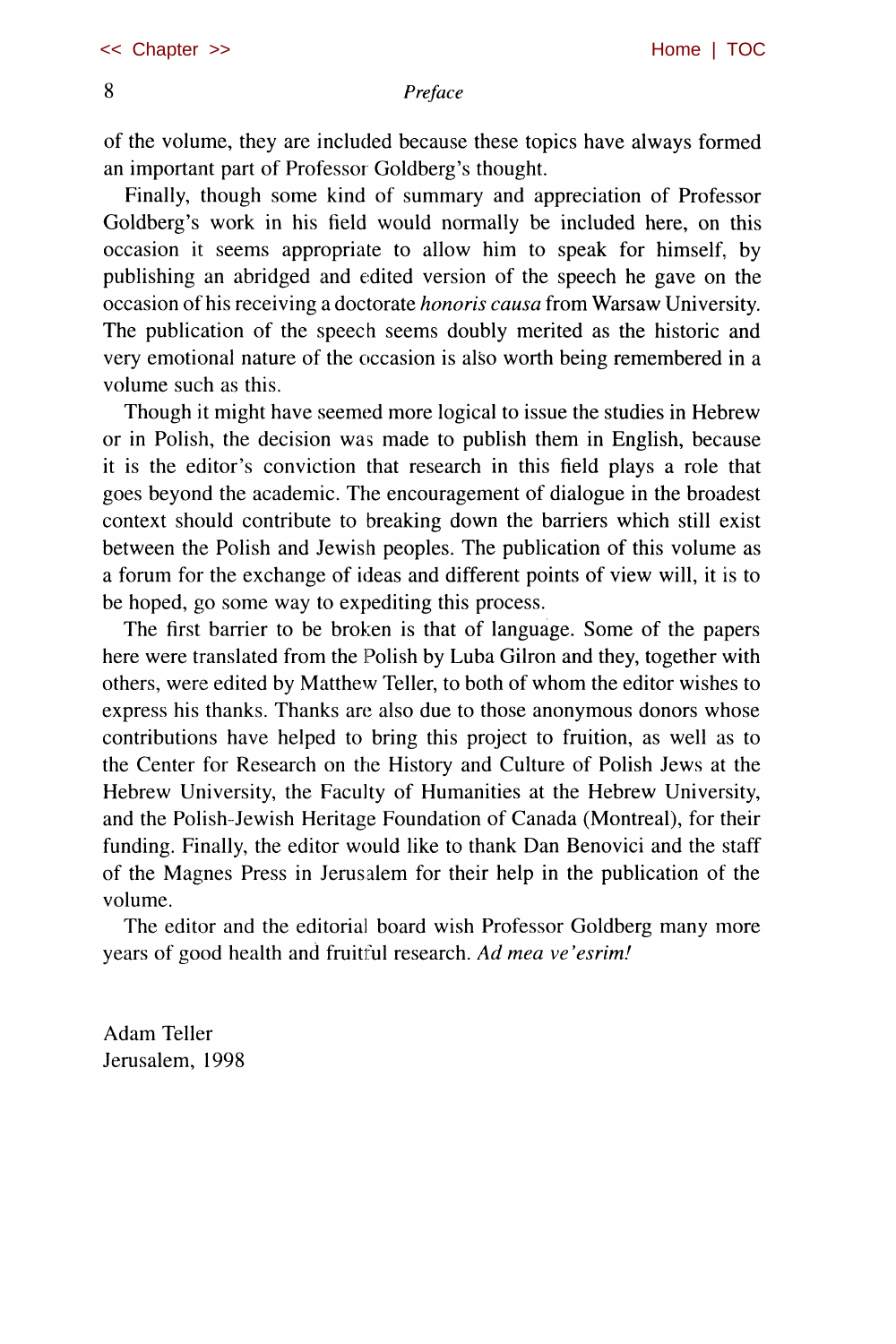## Professor Jacob Goldberg On the Study of Polish-Jewish History

A Speech Delivered on the Occasion of his Being Awarded the Title of *DOCTOR HONORIS CAUSA*  by The University of Warsaw, January 1993

I should like to thank his Magnificence the Rector, the Senate, the Dean, and the Board of the History Faculty at Warsaw University for bestowing upon me the title of *Doctor honoris causa* — the greatest honor and highest distinction in the academic world. I am proud of the fact that it has been awarded by Warsaw University, with its school of outstanding historians, as well as by other eminent representatives of Polish historiography. This fact confirms my conviction as to the significance of the title.

I consider the honorary doctorate a source of special satisfaction, since it not only acknowledges my personal research undertakings, but also emphasizes the great importance of the field pursued both by myself and a slowly growing group of Israeli and Polish historians. I shall also treat it as acceptance of the premises of my research which strives towards an integral interpretation of the history of Polish Jews and the history of Poland. It serves to underline what I have always held: There is no history of Poland without the history of the Jews, and no history of the Jews without the history of Poland.

I should like to begin by stressing that more than twenty years of an ever growing interest in the culture and history of the Jews in Poland have paved the way for my belief that all efforts towards a full understanding of the basic problems of Polish culture and history will remain fruitless unless accompanied by the development of research in this field. This is especially true when one understands that almost every Polish historian encounters in his work the issue of Polish Jews at all stages of Poland's development. It is also the reason why at present the subject of developing integral research on the history of the Jews in Poland has become a question of special concern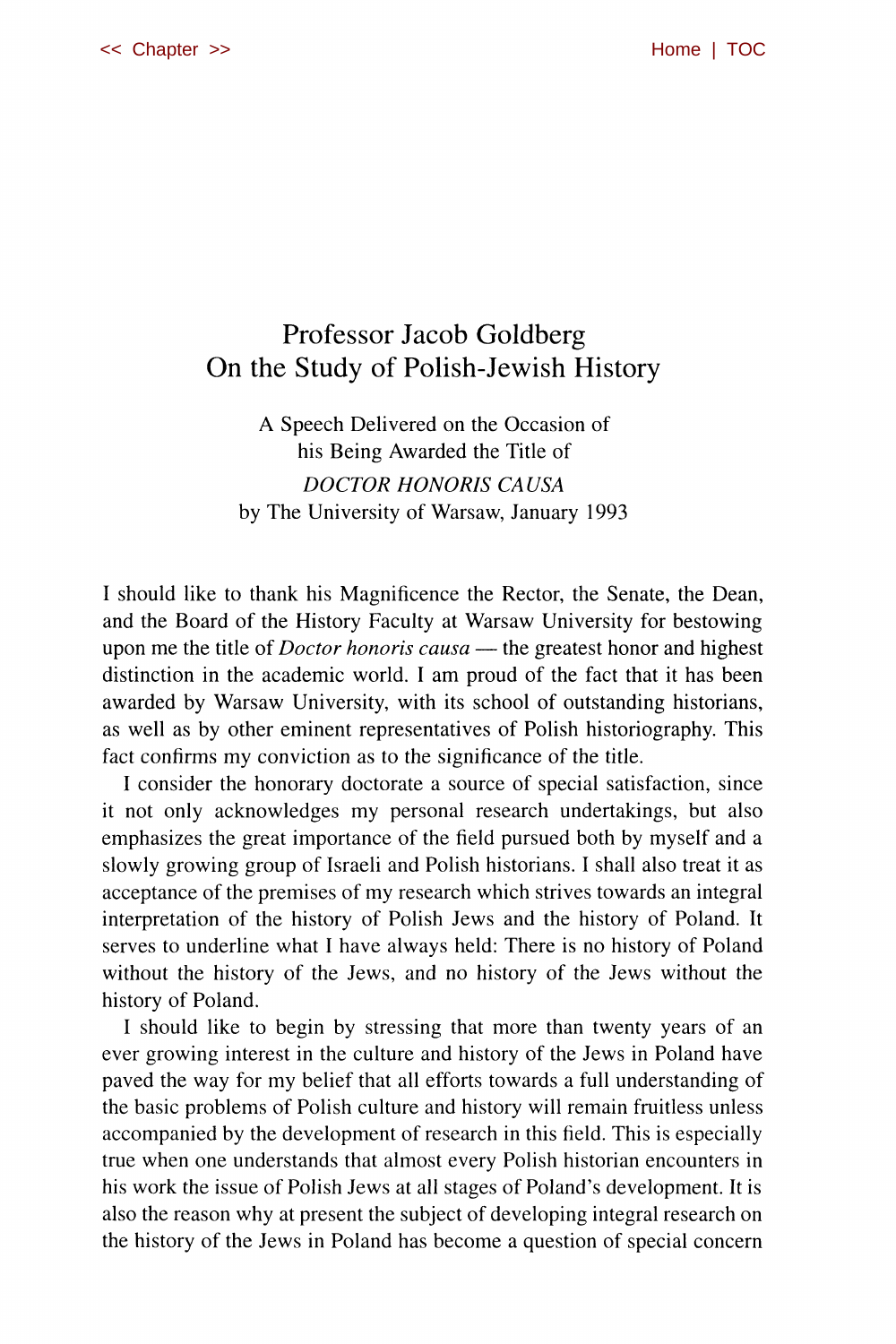#### 10 *Introduction*

to outstanding Polish historians. The history of Polish Jews constitutes part of Polish history, and the path towards an appropriate and more precise acquaintance signifies a close connection between the history of the two nations. This, in turn, entails the need to utilize both Polish and Jewish sources.

The history of Polish Jews is that of the most numerous and principal Jewish community in the diaspora, which existed in the old Commonwealth and played a prominent role in the economic and social life of Poland. At present, a group of historians of my generation is embarking upon an attempt to fill the gaps in this story caused by a long period of neglect. The main burden of pursuing this trend is soon to be borne by young Israeli and Polish historians, and a small affiliated group of scholars in other countries. Their expertize, interest, and determination are already a source of optimism.

The history of Polish Jews embraces eight centuries of a co-existence of two communities, Polish and Jewish, as well as the co-dependence and intermingling of two cultures, both molded on Polish soil. Polish-Jewish relations, as they developed over the course of centuries, comprise common ground for both nations; for this reason I have devoted to them most of my attention. It seems to me that the former Jewish community should be included in the category of an "ethnic-legal group" — a usage proposed by Antoni Mgczak, who thus eliminated the need for terms such as "national" or "religious minorities," which are of little use to describe the situation in past centuries. I am able to declare today that the configuration of relations between the host nation and various "ethnic-legal groups" constitutes a factor determining the entire situation of the population belonging to such groups. Accordingly, I believe that Polish-Jewish relations were crucial in shaping a number of domains of Jewish life in the Commonwealth, and in determining the social structure of the Jewish community as a whole. The Jews' economic activity and many aspects of their social life followed a course laid down by the developing relations between Poles and Jews. Only a few individual fields of religious and cultural life developed independently, though even they were to some extent determined by Polish-Jewish relations. This important conclusion should be pursued with great care and precision, since the history of these relations transcends the range of dichotomic stances, both negative and positive, which became apparent on both sides. One cannot rest satisfied with a presentation of the hostile or friendly attitudes towards the Jews expressed by representatives of the various estates of Polish society, but must search for other characteristic stands maintained by groups and individuals.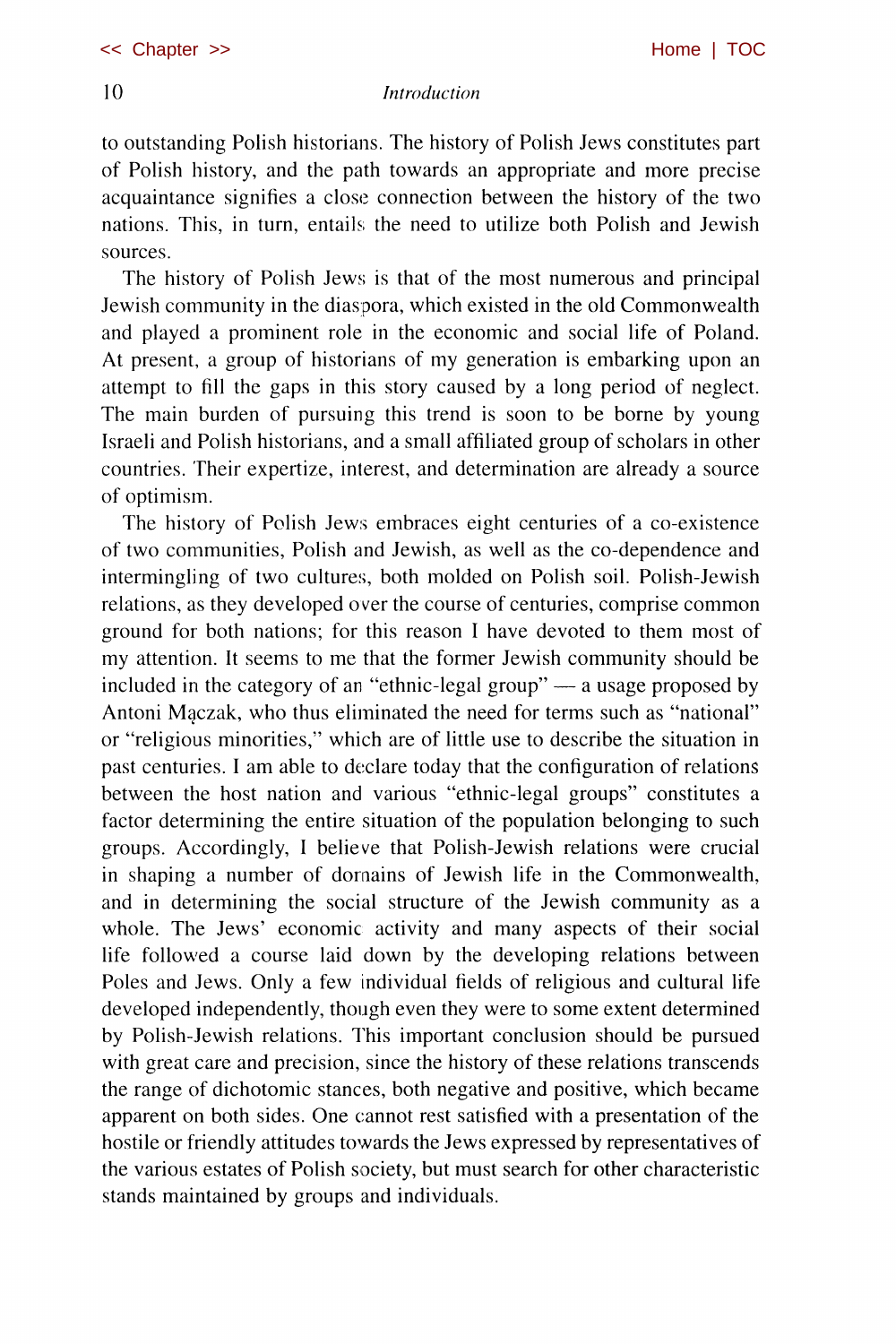### 11 *On the Study of Polish-Jewish History*

This question involves the general problem of the Jews' attitude towards the nations among which they lived throughout the diaspora, and its study is also understandably dominated by an interest in anti-Jewish orientations and antisemitism in the nineteenth and twentieth centuries. The real issue, though, is the discovery of the factors which caused negative phenomena and led to their dissemination. This is particularly important in the case of Poland, the homeland of over 80 percent of the Ashkenazim. However, alongside negative attitudes towards the Jews, which were widespread in the Commonwealth, but which, according to Janusz Tazbir, did not assume such acute forms as towards Protestants, widely diversified positive attitudes were also encountered among the various estates. It would be superfluous to explain the importance for both academic study and contemporary relations of closer study of the reasons for the adoption of such stances.

Instead of dealing solely with the causes of hostility, then, the historian should also take the opportunity to examine cases of mutual sympathy and rapprochement. The latter assumed various forms. In the sixteenth century Stanisfaw Sarnicki, a Calvinist minister renowned for his irrepressible imagination, declared that the Poles were descended from Jews. In the following century, Wojciech Dembołęcki, an even greater fantast, opposed this view, claiming that "this venerable and serious historian ... was led astray ... in trying to seek the origin of the Sarmatians among the Jews." Members of the nobility frequently justified the need for providing patrimonial care for Jews settled on their estates by referring to moral imperatives and more general arguments. Jan Korzbok Łącki did this in a way typical for his period by trying to put himself in the position of a Jew and stressing in the privilege he granted in 1714 to the Jewish community of his private town of Szamotufy in Great Poland: "The Jewish nation is hated by everyone, and were it not to enjoy protection, its fortune and existence would suffer." Analogous sentiments and formulations can be found in other eighteenth century sources.

Frequent descriptions of extreme cases and mentions of widespread attitudes assumed by various groups and individuals often suggest to the historian various generalized assessments. However, in reality, neither the condemnation of the Jews nor their praise constituted the dominant or representative stance of old Polish society. More typical was an attitude which stemmed from changing circumstances and the frequent contacts between the two communities caused by the Jews' multifaceted economic role and their great numbers. Consequently, a number of motives, often difficult to recapture, shaped the attitude of the Polish community towards its Jewish counterpart, despite universal stereotypes and accusations. Depending on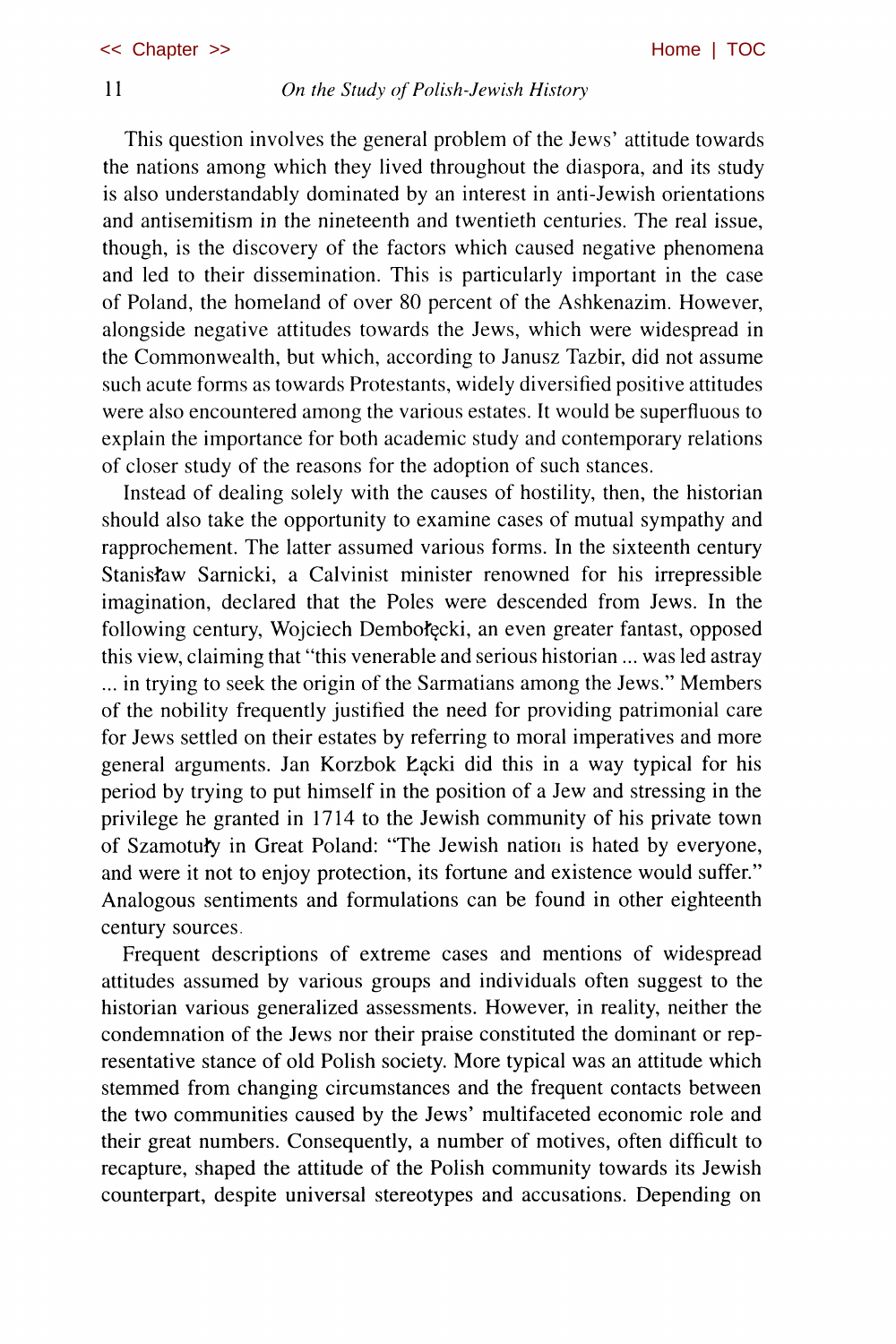the situation at the time, various parts of Polish society harbored sometimes positive sometimes negative feelings towards the Jews, some of whom were criticized while others were treated with sympathy.

This is not to say that many people expressed more or less favorable opinions about Jews. However, when they did so, it was predominantly done in practice. It is worth citing a few of the typical attitudes of Polish society. One might start with Hetman Jan Tarnowski, who in his speech to the Sejm of 1522, sharply criticized the persecution of Hungarian Jews in Buda. He also supported the efforts of Piotr Kmita, *wojewoda* of Kraków, at the royal court. Kmita sought to free the imprisoned elders of the Kraków and Poznan communities, and to halt the suspicion that the Jews were murdering abducted children and converts. On the other hand, this very same Kmita issued an order forbidding the Jews to settle in the marketplace of his hereditary town of Tarnopol. In the mid-18th century, Stefan Garczyński, *wojewoda* of Poznaii, vehemently criticized the Jews in his book, *Anatomia Rzeczypospolitej Polskiej* (The Anatomy of the Polish Commonwealth), but when he tried cases concerning Jews he always decided in their favor. Even if it is assumed that he received some reward for doing so — a suggestion which cannot be proven — this is clear testimony that he was not their implacable enemy.

The example of Stanisław Poniatowski, the father of King Stanisław August, is even clearer. Although he attacked the Jews in his writings, he offered 10,000 *zfoty* for the Jewish poor in his township of Jaztowiec in Podolia. Andrzej Mtodziejowski, Grand Crown Chancellor and Bishop of Poznan, protected the Jews of Lublin against restrictions proposed by Christian merchants, and in 1774 wrote to the *starosta* of Lublin: "The trading fraternity knows well that I do not support Jews and will not permit them to settle in the town — but they cannot be prosecuted with impunity." On another level, Roch Sikorski, a burgher from Bielsko Podlaskie, wrote in his diary at the turn of the eighteenth century: "I have avoided them [i.e., the Jews] like fire because since childhood I have been prejudiced against them. But I got to like a certain Hersz, a grocer in Bielsko, and even entrusted him with a small fund for my children, certain that he will not betray me." Similarly differentiated attitudes can be encountered not only among the magnates, the gentry, the clergy, and the burghers, but even among the peasants. On those occasions when Polish peasants dared to banish the Jewish tavernkeeper from their village, other inhabitants of the same village would generally come to his support and offer him refuge. A number of analogous cases testifies that direct contacts could overcome prejudice and distrust.